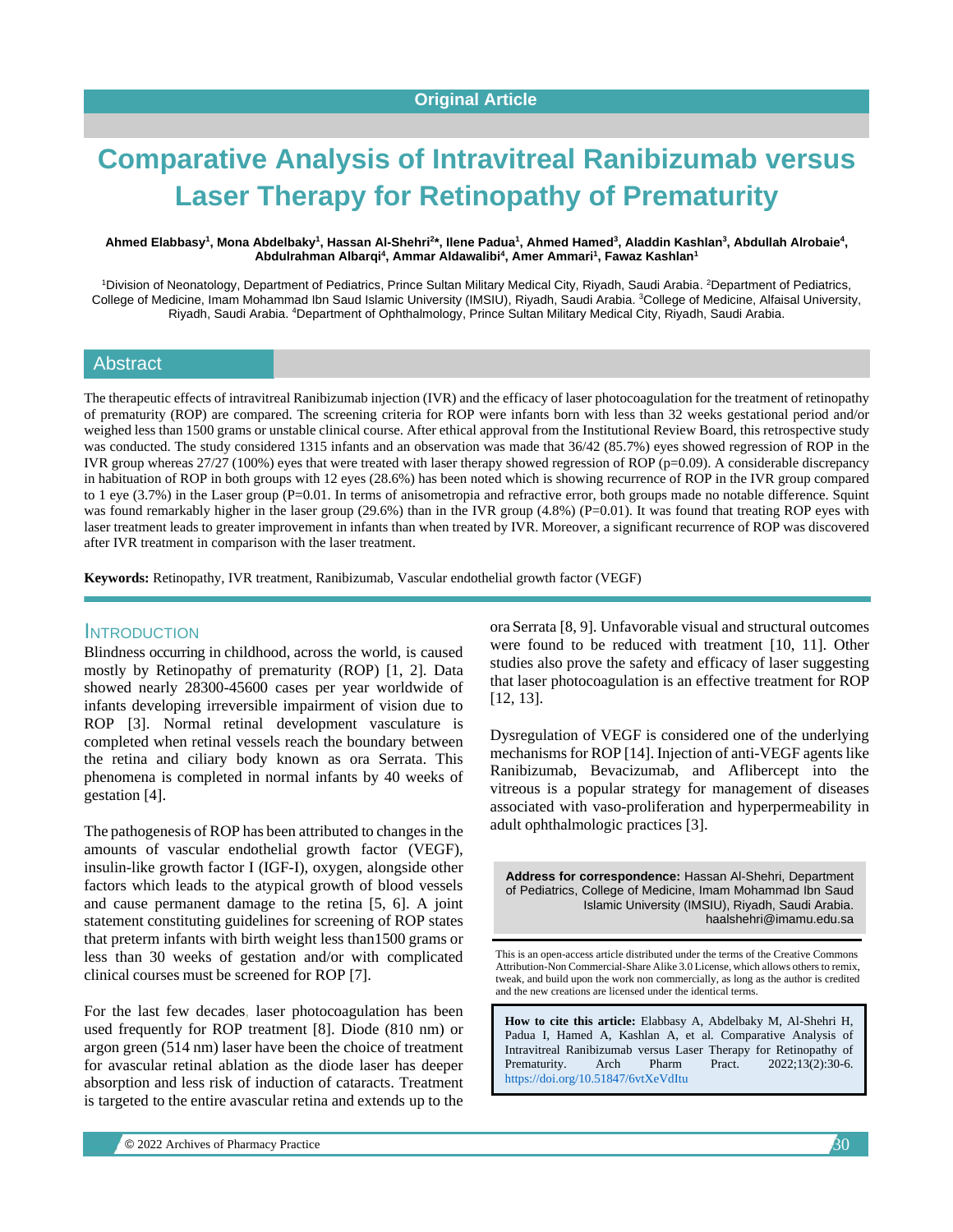The largest clinical trial of anti-VEGF treatment in preterm infants was confucted to put in comparison the efficacy of intravitreal bevacizumab with laser therapy in the US population [15]. Later on, Sato *et al*. showed the leak of Bevacizumab from the vitreous into the general circulation, thereby decreasing the systemic levels of VEGF in infants after intravitreal Bevacizumab (IVB) [16].

Results have differed in most of the studies with few showing efficacies of Ranibizumab alone to control ROP and others showing a significant number of eyes with recurrence of the diseases [3, 17]. Some studies have also shown the need for a second treatment regimen with laser [18]. Available data is controversial suggesting one of the two strategies is superior to the other in different studies.

# MATERIALS AND METHODS

## *Design and Enrollment*

This retrospective study was carried out after ethical approval from the Institutional Review Board. Infants were screened for ROP in the neonatal intensive care unit of XXX. Infants included in the study were enrolled for a period of 7 years, from January 2011 to December 2017. Infants born after a gestational period fewer than 30 weeks and/or weighed less than 1250 grams were the screening criteria for ROP based on the guidelines by the Canadian Pediatric Society [19]. Three experienced ophthalmologists examined each infant independently and the eligibility of their inclusion for the treatment was confirmed by all of them.



**Figure 1.** Flow chart for the study Cohort

### *Treatment*

Diagnosis and treatment performed in the study were as per the early treatment of ROP and international classification of ROP [10, 19].

Medicament indicated for type 1 ROP, which is defined as the development of any of the following findings:

ROP zone 1 with any stage with plus disease ROP zone 1 with stage 3 with no plus disease ROP zone 2 stages 2 or 3 with plus disease.

From January 2011 to June 2014, laser therapy was the standard of care, from July 2014 to December 2017; infants were treated with IVR followed by either a second dose of IVR or laser therapy if ROP progressed. Laser photocoagulation was carried out under sedation with or without general anesthesia in the neonatal intensive care unit or the operating room. An indirect infrared diode laser (Iridix; Quantel-Medical, Cournon d'Auvergne Cedex, France) (810 nm) was utilized to apply photocoagulation by a 20 or 28 diopter condensing lens. The initial laser was set at a power of 150-500 mW for 0.1 to 0.2 seconds, with the aim to achieve a threshold burn. Confluent or near-confluent laser treatment was applied to the avascular retina up to the ora serrata for 360°. Photocoagulation for the peripheral retina was done with sclera indentation. After photocoagulation, topical steroid and cycloplegic mydriatic were administrated for one week.

Intravitreal injection of Ranibizumab was done under topical anesthesia using lid spectrum in the neonatal intensive care unit. Standard aseptic eye preparation with 5% betadine was used during the procedure. The dose of Ranibizumab used was 0.25 mg/0.025 mL, it was administered with 30- a gauge needle, 1.25 mm from the limbus. If a follow-up eye exam showed recurrence or no regression of ROP, another dose of IVR was given and the infant was booked for laser photocoagulation in case of no regression or recurrence as recommended by the ophthalmologist.

# *Follow-up*

A day after the procedure examinations were conducted on infants treated with IVR or laser photocoagulation and weekly thereafter. The treatment unit made follow-ups and examined all treated infants for at least 12 months until total regression of ROP and assessed for refraction errors as outpatients. The primary outcome measured was regression of ROP, secondary outcomes measured wereROP recurrence, need for a second dose of Ranibizumab, need for the second round of laser treatment, refraction errors, severe myopia, squint, astigmatism, and anisometropia. Regression of ROP and vascularization was assessed with dilated fundus examination using indirect ophthalmoscopy. Initial cycloplegic retinoscopy was performed to evaluate retraction during the follow-up period.

# *Statistical Analysis*

Data collection, descriptive statistics, and analysis were computed in spreadsheet and statistical software (SPSS 25 and Microsoft Excel). Detailed analysis was expressed in mean ± SD for normally distributed variables. The Chi-square was applied to collate the outcomes between Ranibizumab treated group and the laser-treated group. For statistical significance, a p-value of less than 0.05 was considered.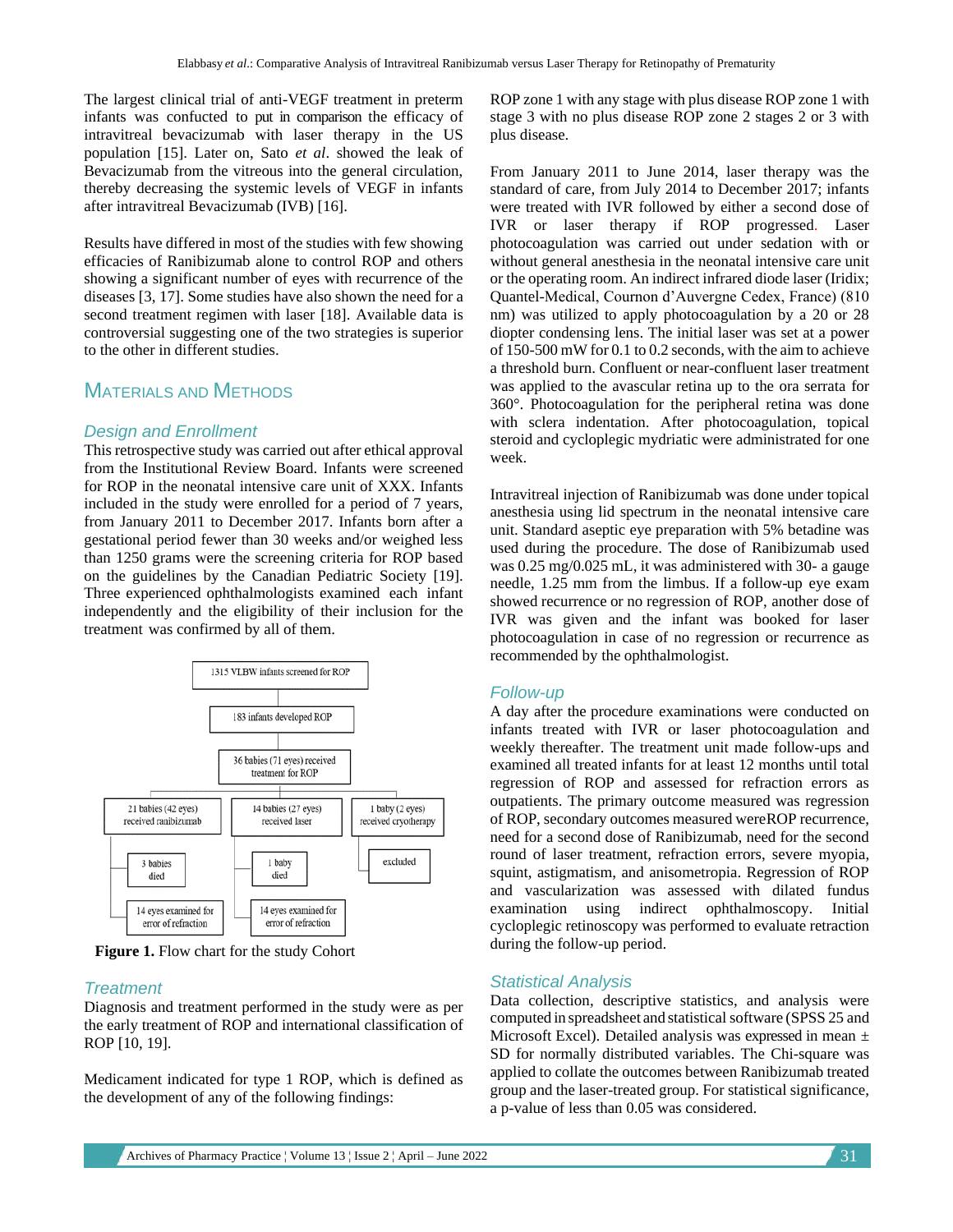# RESULTS AND DISCUSSION

A total of 1315 VLBW infants were screened for ROP from January 2011 till December 2017. Among these 183 infants (13.9%) developed ROP. In thirty-six infants, 71 eyes received treatment for ROP. Twenty-one babies (42 eyes) received Ranibizumab, 14 babies (27 eyes) underwent laser photocoagulation and 1 baby (2 eyes) received cryotherapy **(Table 1)**. For further analysis, 69 eyes from 35 infants were included, excluding the cryotherapy-treated infants. IVR group consisted of 42 eyes from 21 infants who received Ranibizumab treatment and the laser group consisted of 27 eyes from 14 infants who underwent laser treatment **(Figure 2)**.

## *Patient Characteristics*

The characteristics of the 35 infants included in the 2 groups are shown in **Table 1**. No notably statistical difference was depicted in the mean gestational age [Group I: 25. 48± 2.3 and group II:  $26.26 \pm 2.3$  weeks (p =0.219), mean birth weight [Group I: 785.46  $\pm$ 175.81 and group II: 786.67  $\pm$ 164.67 grams  $(p = 0.381)$ ], weight for gestational age  $(p = 0.148)$  and gender (p= 0.518) among the two groups **(Figure 3)**.

There were no remarkarble differences between the patients of the two groups in terms of gender, mean values of Apgar score at 5 minutes and BPD, p<0.05, however, surfactant, BPD, sepsis, PVL, IVH, and PMA when treatment was commenced was not statistically different among the two groups, p>0.05.



**Figure 2.** Representation of Gestational Age distribution

| <b>Patients Characteristics</b>        | <b>Statistical Analyses</b> | Ranibizumab<br>(21 infants) | Laser<br>(14 infants) | P<br>value |
|----------------------------------------|-----------------------------|-----------------------------|-----------------------|------------|
| <b>Gestational Age</b>                 | $Mean + SD$                 | $25.48 + 2.3$               | $26.26 \pm 2.3$       | 0.247      |
|                                        | Range                       | $22 - 31$                   | 24-31                 |            |
| Gender                                 | Male $n\%$ )                | $9(42.9\%)$                 | 8(57.14%)             | $0.03*$    |
|                                        | Female $n$ <sup>(%)</sup>   | $12(57.1\%)$                | $6(42.8\%)$           |            |
| Birth weight                           | $Mean + SD$                 | $785.46 + 175.81$           | $786.67 + 164.67$     | 0.26       |
| Weight to Gestational Age              | $AGA n(*)$                  | 13(61.9%)                   | $8(38.1\%)$           |            |
|                                        | $SGA n(\%)$                 | 6(28.6%)                    | $4(19.0\%)$           | 0.15       |
|                                        | LGA $n\%$ )                 | $2(4.8\%)$                  | $2(9.5\%)$            |            |
| <b>PMA</b><br>of treatment<br>at start | $Mean + SD$                 | $38.67 + 2.564$             | $42.00 + 2.526$       | 0.36       |
| APGAR at 5 min                         | $Mean + SD$                 | $7.14 + 0.51$               | $8.0 + 1.07$          | $0.03*$    |
| <b>PDA</b>                             | $n\frac{\omega}{6}$         | $12(57.1\%)$                | $9(64.2\%)$           | 0.11       |
| <b>BPD</b>                             | Moderate $n$ <sup>(%)</sup> | 6(28%)                      | 5(35.7%)              | $0.005*$   |
|                                        | Severe $n(\%)$              | $9(42.9\%)$                 | 5(35.7%)              |            |
| Surfactant                             | $0 n\frac{6}{6}$            | $1(4.8\%)$                  | 1(3.7%)               |            |
|                                        | $1 \text{ n}(\%)$           | $4(19.0\%)$                 | 4(29.6%)              | 0.33       |
|                                        | $2 n\frac{9}{6}$            | $8(38.1\%)$                 | $2(14.8\%)$           |            |
|                                        | $3 + n\frac{6}{6}$          | 6(28.6%)                    | $5(37.0\%)$           |            |
| Gram positive bacteremia               | $n\frac{\omega}{6}$         | $11(52.4\%)$                | $9(63.0\%)$           |            |
| Gram negative bacteremia               | $n\frac{\omega}{6}$         | 6(28.6%)                    | 5(33.3%)              |            |
| IVH (grade $3$ or $4$ )                | $n\frac{\omega}{6}$         | 6(28.6%)                    | $6(42.2\%)$           | < 0.001    |
| <b>PVL</b>                             | $n\frac{6}{6}$              | 4(19%)                      | $1(7.4\%)$            | 0.29       |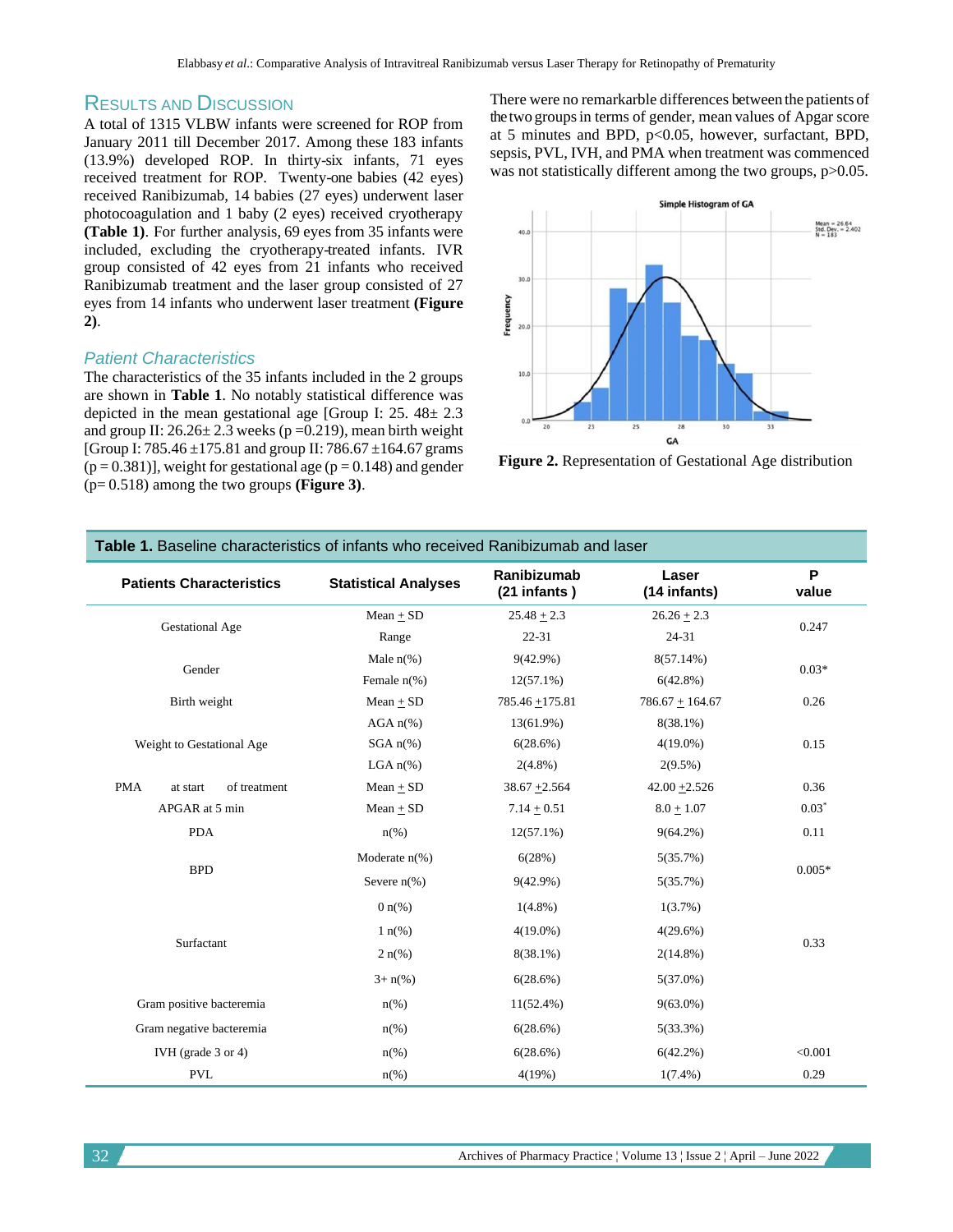Bold values indicate statistical significance (\*) p<0.05, SGA= small for gestational age, AGA= Appropriate for gestational age, LGA= Large for gestational age, PMA= Premarket Approval, APGAR= Appearance, Pulse, Grimace, Activity, and Respiration, PDA= persistent disease activity, BPD= Biparietal diameter, PVL= Periventricular leukomalacia, IVH= Intraventricular hemorrhage.

| Table 2. Comparative table showing various outcomes of both the treatment strategies |                     |                     |                  |         |  |  |  |
|--------------------------------------------------------------------------------------|---------------------|---------------------|------------------|---------|--|--|--|
| <b>Treatment Groups</b>                                                              | Ranibizumab         | Laser               | CI               |         |  |  |  |
| Sample Type                                                                          | $(42 \text{ eyes})$ | $(27 \text{ eyes})$ |                  | P value |  |  |  |
| Regression<br>$n$ (%)                                                                | 36 (85.7%)          | 27(100%)            | $(-0.22, 0.02)$  | 0.09    |  |  |  |
| Recurrence<br>$n$ (%)                                                                | 12(28.6%)           | $1(3.7\%)$          | (0.09, 0.68)     | $0.01*$ |  |  |  |
| Required Second IVR<br>$n$ (%)                                                       | 8(19%)              | 0%                  | (0.04, 0.34)     | $0.02*$ |  |  |  |
| Required Second<br>Laser<br>$n$ (%)                                                  | $10(23.8\%)$        | 0%                  | (0.07, 0.40)     | $0.01*$ |  |  |  |
| Error of Refraction<br>$Mean + SD$                                                   | $-0.97 + 5.09$      | $0.18 + 4.7$        | $(-4.60, 2.32)$  | 0.51    |  |  |  |
| Severe myopia<br>$Mean + SD$                                                         | $3(7.1\%)$          | $3(11.1\%)$         | $(-0.86, 0.82)$  | 0.97    |  |  |  |
| Astigmatism<br>$n$ (%)                                                               | $10(23.8\%)$        | 14(51.9)            | $(-0.52, 0.12)$  | 0.21    |  |  |  |
| Squint $n(\%)$                                                                       | $2(4.8\%)$          | 8(29.6%)            | $(-0.73, -0.09)$ | $0.01*$ |  |  |  |
| Anisometroia n(%)                                                                    | $2(4.8\%)$          | 7(25.9%)            | $(-0.67, 0.02)$  | 0.06    |  |  |  |

Bold values indicate statistical significance  $(*)$  p<0.05.

#### • *Regression of ROP*

It was observed that in the laser group there was regression of ROP in all the eyes (27 eyes; 100%) treated with laser photocoagulation. However, in the IVR group, eyes treated with a single dose of intravitreal Ranibizumab showed regression in 36 out of 42 eyes (85.7%) (P=0.09).

#### • *Recurrence of ROP*

There was a significant statistical difference in the recurrence of ROP in the study groups with the IVR group showing a higher rate of recurrence. It was found that 12 eyes from the IVR group (28.6%) showed recurrence of ROP after a single dose injection of Ranibizumab whereas in the laser group only 1 eye (3.7%) showed recurrence of ROP ( $p = 0.01$ ).

#### • *Additional Post-Baseline Treatments*

As for post-baseline treatment is concerned, 8 eyes from the IVR group (19%) required a second dose of IVR but no infants from the laser group received IVR ( $p= 0.02$ ). This shows that a significant number of patients in the IVR group required a second dose of IVR as compared to no patient who required a second round of treatment in the laser group **(Table 2)**.

It was further observed that 10 eyes (23.8%) required laser treatment after initial treatment with IVR which was significantly higher than the laser group wherein no infants required a second dose of laser (p=0.01) **(Table 2)**.

#### *Refractive Analysis and other Parameters*

Archives of Pharmacy Practice  $\vert$  Volume 13  $\vert$  Issue 2  $\vert$  April – June 2022 33

Cycloplegic retinoscopy was used for measuring refractive error. Fourteen eyes were examined for errors of refractions in the IVR group (14 infants were excluded from the refractive analysis in the IVR group due to loss of follow-up of 11 infants and death of 3 infants). Cycloplegic refraction was performed in 14 eyes in the laser group (6 infants lost the follow-up and one infant died). For refractive errors, there was no significant difference between both groups with a mean error of refraction at 12 months to 18 months of age -0.97  $\pm$ 5.09 for the IVR group and  $0.18 \pm 4.67$  for the laser group (p=0.51) **(Table 2)**. It was observed that among all participant's highest percentage of ROP patients were observed in zone 3 (46.44%) and 4 (45.90%) while the lowest number of participants were observed in zone 1 (38.30%).

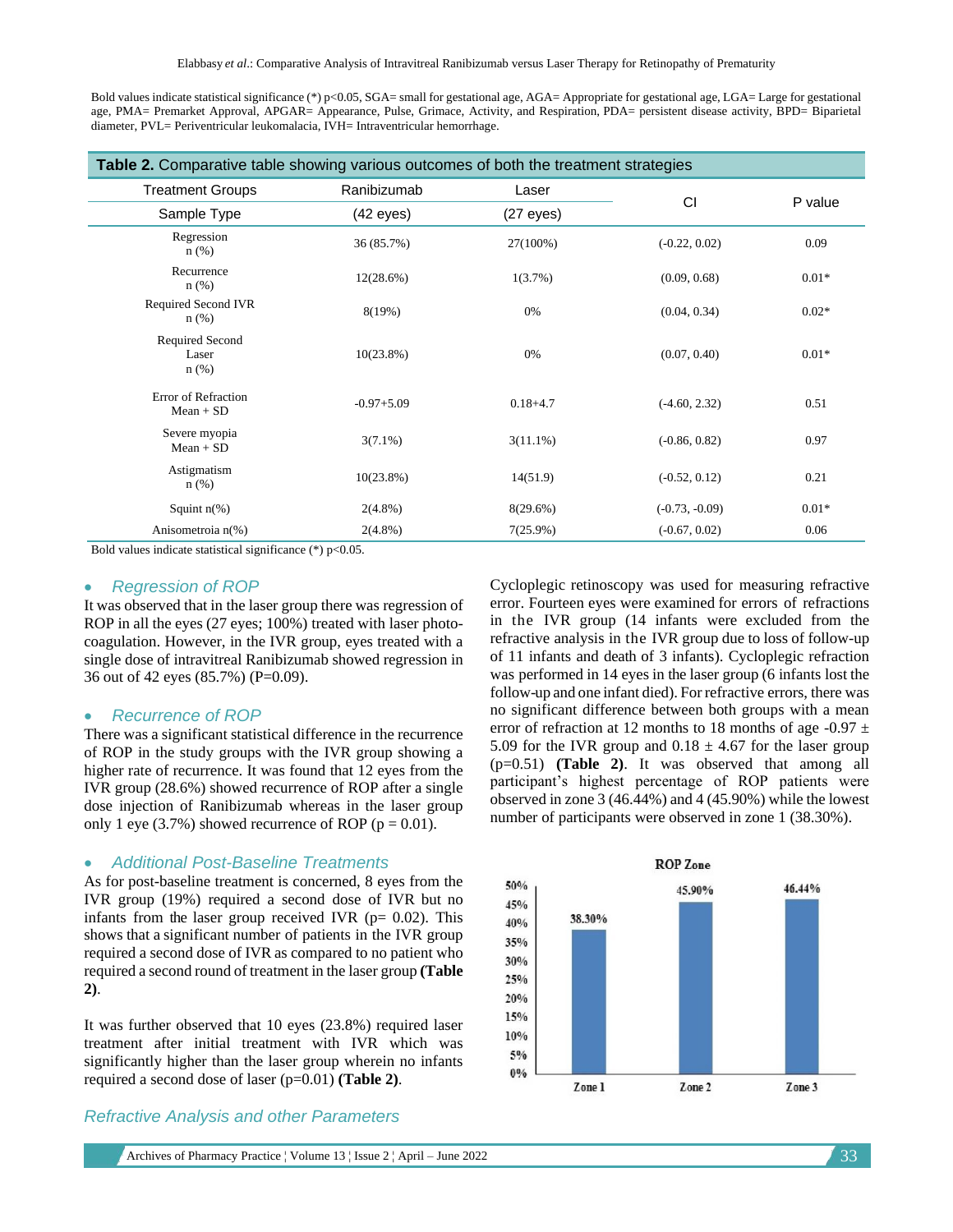**Figure 3.** Percentage representation of participants lie in each zone. Zone 1 indicates ROP zone 1 with any stage with plus disease 2, zone 2 indicates ROP zone 1 with stage 3 with no plus disease 3 and zone 3 carry ROP stage 2 or 3 with plus disease

Significant myopia (refractive error -6 or more) was observed in 3 eyes (7.1%) in the IVR group and 3 eyes (11.1%) in the laser group (p=0.97). Astigmatism was found in 10 eyes (23.8%) in the IVR group and 14 eyes (51.9%) in the laser group, the difference in cases among both the groups was non-significant (p=0.21).

Anisometropia (difference of 2 or more diopters between both eyes) was also found in both the treatment groups with more eyes showing anisometropia in the laser group but the difference in incidence was non-significant when compared among both groups [2 (4.8%) eyes in IVR group and 7  $(25.9\%)$  in laser group (p=0.06)].

Notable disparity was observed in the occurrence of squint among the two groups, with 2 eyes (4.8%) developing squint in IVR treated group and 8 eyes (29.6%) in the group treated with laser  $(p=0.01)$ .

Laser ablation of the avascular retina can cause an incline in the levels of VEGF and further regression of neovascularization [20]. Various studies including an ETROP study confirmed from its analysis of six years that laser treatment is beneficial for type 1 ROP at the high-risk prethreshold stage [8, 11]. Recently, in line with the fact that VEGF plays a major role in angiogenesis and vascular growth in the retina, anti-VEGF agents for the treatment of ROP came into focus. Initially, bevacizumab was evaluated in a multi-center trial and a few other studies as the primary treatment for ROP; later on, Ranibizumab was introduced with prospective benefits due to its short half-life in serum along with less penetration in the systemic circulation [15, 18, 21-24]. However, evidence supporting which therapy out of laser photocoagulation and intravitreal injection of Ranibizumab is a better option is not clear with many studies showing controversial data. Therefore, in the given case, we have carried out a comparative analysis of both treatment strategies. Laser photocoagulation and intravitreal Ranibizumab injection focusing in terms of regression, recurrence, refractive errors, and otherside effects.

We observed that during the duration of the study, 85% of infants with type 1 ROP in the IVR group treated with a single dose of Ranibizumab showed regression of ROP, the better response was observed in the laser-treated group with all the infants (100%) showing regression of ROP. However, the difference was not significant but it indicated a better recovery in the group treated with laser. Our study was supported by Lyu *et al.* who reported that both the treatment strategies resulted in regression of type 1 ROP in a nearly similar proportion of eyes [25]. Other studies conducted in Turkey and China also showed that the initial regression of ROP observed in both single-dose IVR and laser treatment infants was comparable [17, 26].

In terms of recurrence of ROP, it was observed that the group treated with a single dose of IVR had a significantly high incidence of recurrence in comparison with the group treated with laser. Our results corroborated with Zhang *et al*. who conducted a prospective randomized controlled clinical trial enrolling 50 infants and concluded that even though IVR resulted in regression of ROP to an extent and also promoted peripheral retinal vessel vascularization, a considerable proportion of treated infants (52%) showed recurrence of the disease when compared to those treated by laser. They suggested that single-dose monotherapy of IVR is not recommended alone for treating severe ROP [17]. Two studies published in the year 2013 did not report any recurrence of ROP after treatment with IVR [27, 28]. However, a later study by Wong *et al*., 2015 reported nearly 83% recurrence of ROP post-treatment with Ranibizumab [29]. Data reported by Gunay *et al*., 2017 of a retrospective review including 134 infants with type 1 ROP in turkey also showed that recurrence of ROP was in 50% of cases treated with IVR and only 1.7% treated with laser photocoagulation. The one reason for the increased rate of recurrence after initial injection with Ranibizumab might be that it is an antibody fragment with a short half-life and is rapidly cleared from the eyes [30]. This suggests that considering the shorter durational suppression of VEGF by Ranibizumab, there could be a frequent need for follow-ups and possible further treatment if recurrence is diagnosed. Another important conclusion is drawn by Feng *et al*., and other studies was that the aggressiveness of ROP also determines the rate of recurrence after IVR treatment [31]. High rates of recurrence were found in the zone I ROP as compared to zone II ROP post-treatment with Ranibizumab which could be caused bt its much-time requirement to attain full vascularization, increasing the probability of an increase in VEGF levels consequently [32]. We can infer that IVR treatment in severe ROP did not eradicate the possible risk of late reactivation of the disease, on the contrary laser offers much better results with less probability of recurrence.

We further observed that as for post-baseline treatment is concerned, 19% of patients in the IVR treated group required a second dose of IVR, and 23.8% of patients required laser treatment after initial treatment with IVR. This difference in the need for the second round of treatment was significantly higher in IVR treated group than in the laser-treated group wherein no patient required a second round of treatment. The babies in the IVR group had more severe disease, as 95% of eyes had plus disease compared to the laser group (40%), which could be the possible reason for higher recurrence in the IVR group. As discussed above treatment with a single dose of Ranibizumab has a higher rate of recurrence, this goes in line with the finding that such infants needed a second round of treatment either with IVR or laser. Many other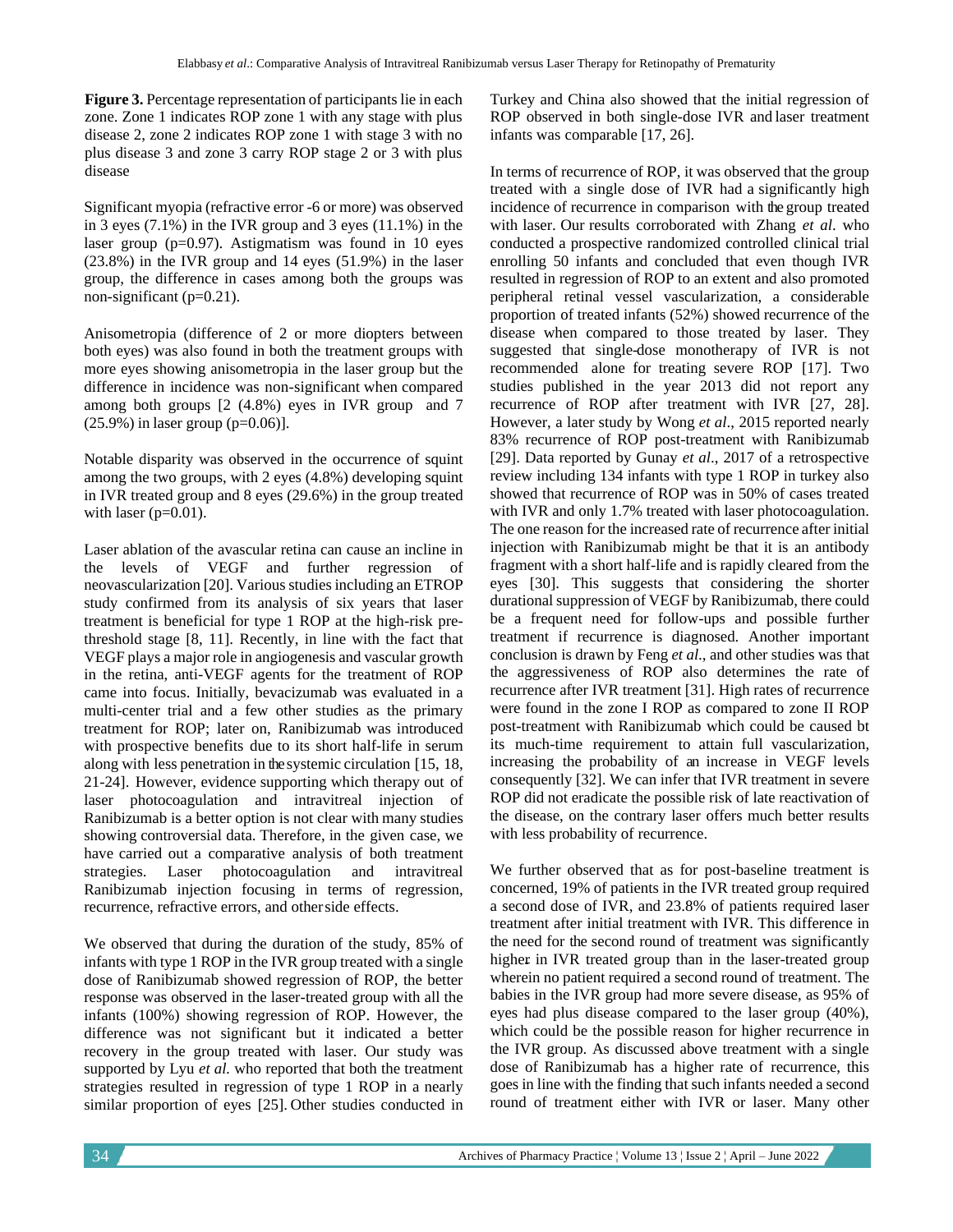reports supporting our findings have also shown a second treatment schedule either with Ranibizumab or laser posttreatment with IVR [17, 18, 26]. Tong *et al*., reported that 0.3mg of Ranibizumab had a recurrence rate of 51% (82 out of 160 eyes) [33]. In a RAINBOW randomized control, clinical trial by Stahl *et al*., patients with ROP received 0.2mg Ranibizumab, 0.1mg Ranibizumab, or laser therapy. The outcomes of the study showed that 0.2mg Ranibizumab had greater clinical efficacy compared to the other two methods. Structural outcomes were better in this group compared to the other two groups and no adverse events are reported among the three groups [34]. Recurrence of ROP could be dose and severity-dependent. Furthermore, the type of VEGF inhibitor is also likely to affect the rate of recurrence [35].

Both anti-VEGF treatment and laser photocoagulation have been associated with the occurrence of myopia. BEAT-ROP study has shown that myopia was found to be significantly higher in both the treatment strategies [33]. The study by Hwang *et al*. showed a lower degree of myopia in the Bevacizumab treated group as compared to laser treatment [34]. As for Ranibizumab is concerned, very less data is available on refractive errors. Kabatas *et al*., 2017 compared intravitreal Bevacizumab, intravitreal Ranibizumab with laser photocoagulation for treatment of type 1 ROP and observed myopia in all the groups [36]. All the groups showed myopia in a nearly similar proportion. Similar to this study, we did not find any significant difference in refractive errors and severe myopia in both the treatment groups. Although many studies have shown myopia associated with ROP treatment but factors affecting it are not well explored and need further investigation. There is no significant difference in the incidence of astigmatism in this study which was similar to findings observed by Kabatas *et al*. It was reported that children treated with the laser have high incidences of anisometropia [37, 38]. In our study, there was no significant differences in the number of eyes showing anisometropia in both the treated groups.

Various studies have reported a high incidence of squint in the eyes post-treatment with laser. Stoica *et al*., in a study, evaluated the visual outcomes after laser treatment; found that 46% of patients showed the prevalence of strabismus [39]. It was reported by two other studies also that 50-55% of eyes showed squint after treatment with laser [40, 41]. These findings supported our data which showed a significantly high number of eyes showing squint after laser treatment as compared to IVR.

# **CONCLUSION**

In this study, we showed that regression of ROP when treated with IVR was less than laser photocoagulation and a substantial number of infants showed recurrence of ROP after a single dose of IVR. However, the sample size of the study is too small to obtain a definite conclusion. Moreover, many infants from the group treated with IVR required a second dose of IVR, owing to high recurrence, relative to laser

photocoagulation or both. The severity of ROP was greater in the IVR group, which could be suggestive of these findings. Therefore, more studies are required with a greater sample size that can compare outcomes in groups that are homogenous in terms of the severity of the disease. Greater sample size may also compensate for the loss of follow-up.

# ACKNOWLEDGMENTS: None CONFLICT OF INTEREST: None FINANCIAL SUPPORT: None

ETHICS STATEMENT: The ethical approval was obtained from the Institutional Review Board at Prince Sultan Military Medical City, Riyadh, Saudi Arabia.

### **REFERENCES**

- 1. Blencowe H, Moxon SA, Gilbert C. Update on blindness due to retinopathy of prematurity globally and in India. Indian Pediatr. 2016;53:S89-92.
- 2. Gilbert C, Malik AN, Nahar N, Das SK, Visser L, Sitati S, et al. Epidemiology of ROP update–Africa is the new frontier. Semin Perinatol. 2019;43(6):317-22.
- 3. Stahl A, Lepore D, Fielder A, Fleck B, Reynolds JD, Chiang MF, et al. Ranibizumab versus laser therapy for the treatment of very low birthweight infants with retinopathy of prematurity (RAINBOW): an open-label randomised controlled trial. Lancet. 2019;394(10208):1551-9.
- 4. Lyons CJ, Lambert SR. Taylor and Hoyt's Pediatric Ophthalmology and Strabismus E-Book. Elsevier Health Sciences; 2016.
- 5. Eldweik L, Mantagos IS. Role of VEGF inhibition in the treatment of retinopathy of prematurity. Semin Ophthalmol. 2016;31(1-2):163-8.
- 6. Hård AL, Smith LE, Hellström A. Nutrition, insulin-like growth factor-1 and retinopathy of prematurity. Semin Fetal Neonatal Med. 2013;18(3):136-42.
- Section on Ophthalmology American Academy of Pediatrics; American Academy of Ophthalmology; American Association for Pediatric Ophthalmology and Strabismus. Screening examination of premature infants for retinopathy of prematurity. Pediatrics. 2006 Feb;117(2):572-6. doi: 10.1542/peds.2005-2749. Erratum in: Pediatrics. 2006 Sep;118(3):1324. PMID: 16452383.
- 8. Houston SK, Wykoff CC, Berrocal AM, Hess DJ, Murray TG. Laser treatment for retinopathy of prematurity. Lasers Med Sci. 2013;28(2):683-92.
- 9. Hartnett ME, Penn JS. Mechanisms and management of retinopathy of prematurity. N Engl J Med. 2012;367(26):2515-26.
- 10. Early Treatment for Retinopathy of Prematurity Cooperative Group. Revised indications for the treatment of retinopathy of prematurity: results of the early treatment for retinopathy of prematurity randomized trial. Arch Ophthalmol. 2003;121(12):1684-94.
- 11. Good WV. Final results of the Early Treatment for Retinopathy of Prematurity (ETROP) randomized trial. Trans Am Ophthalmol Soc. 2004;102:233-48.
- 12. Singh SR, Katoch D, Handa S, Kaur S, Moharana B, Dogra M, et al. Safety and efficacy of 532 nm frequency-doubled Nd-YAG green laser photocoagulation for treatment of retinopathy of prematurity. Indian J Ophthalmol. 2019;67(6):860-5.
- 13. Lira RP, Calheiros AB, Barbosa MM, Oliveira CV, Viana SL, Lima DC. Efficacy and safety of green laser photocoagulation for threshold retinopathy of prematurity. Arq Bras Oftalmol. 2008;71(1):49-51.
- 14. Conrady CD, Hartnett ME. The role of anti-vascular endothelial growth factor agents in the management of retinopathy of prematurity. US Ophthalmic Review, 2017;10(1):57-63
- 15. Mintz-Hittner HA, Kennedy KA, Chuang AZ. Efficacy of intravitreal bevacizumab for stage 3+ retinopathy of prematurity. N Engl J Med. 2011;364(7):603-15.
- 16. Sato T, Wada K, Arahori H, Kuno N, Imoto K, Iwahashi-Shima C, et al. Serum concentrations of bevacizumab (avastin) and vascular endothelial growth factor in infants with retinopathy of prematurity. Am J Ophthalmol. 2012;153(2):327-33.